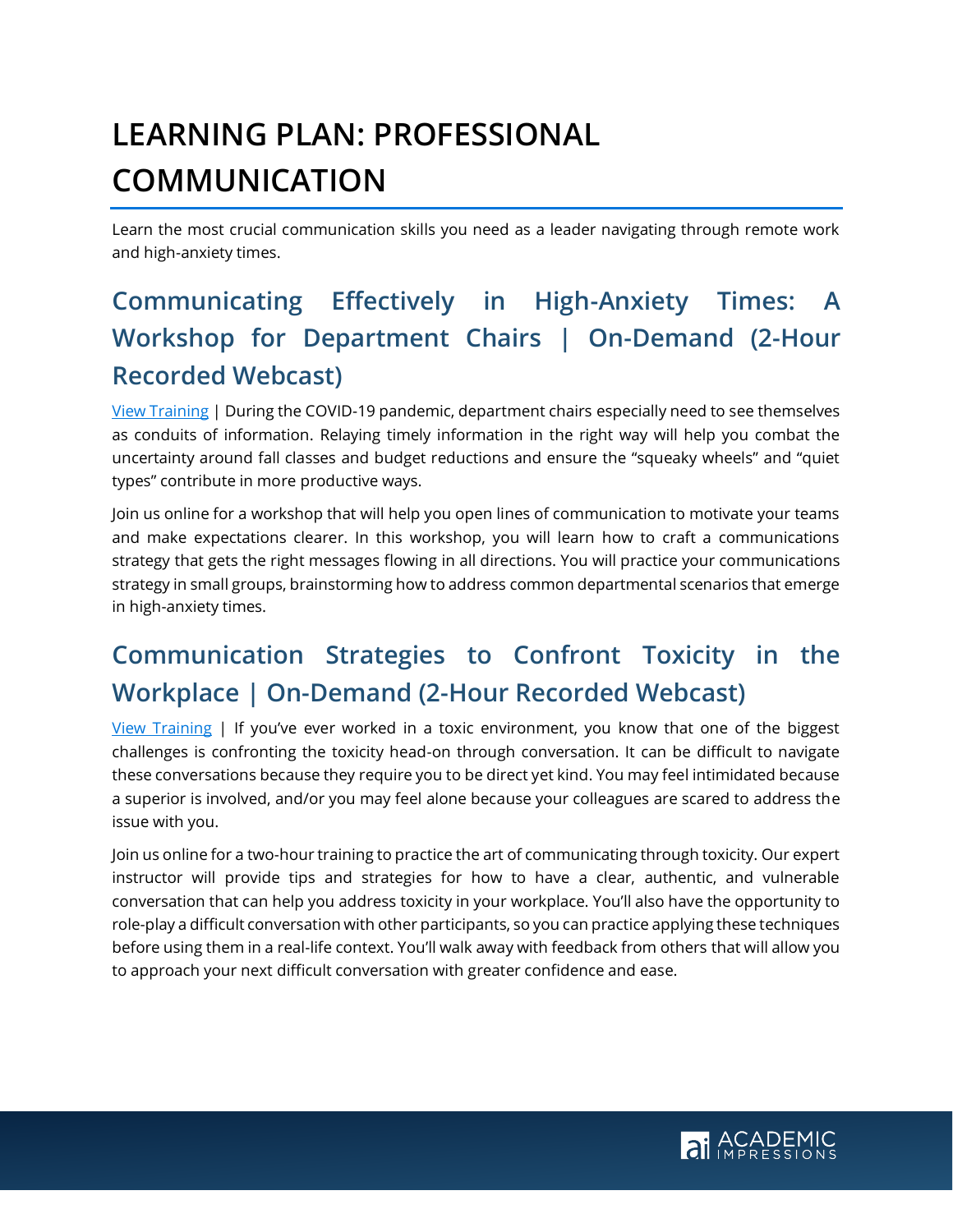## **Cultivating a Professional and Engaging Persona on Your Video Calls | On-Demand (2-Hour Recorded Webcast)**

[View Training](https://www.academicimpressions.com/cultivating-a-professional-and-engaging-persona-on-your-video-calls/) | As a result of COVID-19, almost all the interactions you have with your students, alumni, colleagues, and donors are now through webcam in virtual meetings. Environmental factors such as poor lighting and background movement can become distractions and have implications on the level of engagement and potential for relationship building. Your body language and eye contact play an important role too as they can either facilitate meaningful communication or hinder it.

Join us online for an interactive training where you will learn best practices for creating a professional and engaging persona during a video call. Our expert instructor will demonstrate simple tips and strategies for improving the quality of your physical surroundings and your presentation style during video calls.

#### **Responding to Microaggressions in Online Learning Environments During a Pandemic | Article**

[View Article](https://www.academicimpressions.com/blog/microaggressions-online-learning/) | With faculty and students both stressed during the pandemic, microaggressions may become more frequent in our online learning environment. Here are some practical strategies for mitigating the impact of microaggressions in online and remote classes.

### **The Art and Practice of Giving and Receiving Feedback | On-Demand (60-Minute Recorded Webcast)**

[View Training](https://www.academicimpressions.com/product/0518-gr-feedback-on-demand/) | Giving feedback to someone in a way that is both direct and respectful is a challenging thing to do, even for the most seasoned managers. Most of us figure it out the hard way by fumbling, softening what we meant to say, or confusing the message. The challenge for managers is to convey your message clearly with backbone as well as heart.

In this hour-long webinar, a certified executive coach and leadership development expert Mary McGuinness will provide simple but proven techniques, along with sample language, to help you become more confident and skilled at providing feedback directly.

### **The Inclusive Leader's Approach to Accountability | On-Demand (60-Minute Recorded Webcast)**

[View Training](https://www.academicimpressions.com/product/1220-inclusive-account/) | We've all said or done something at work that unintentionally upset or offended someone. We may shy away from holding ourselves and others accountable for resolving the situation